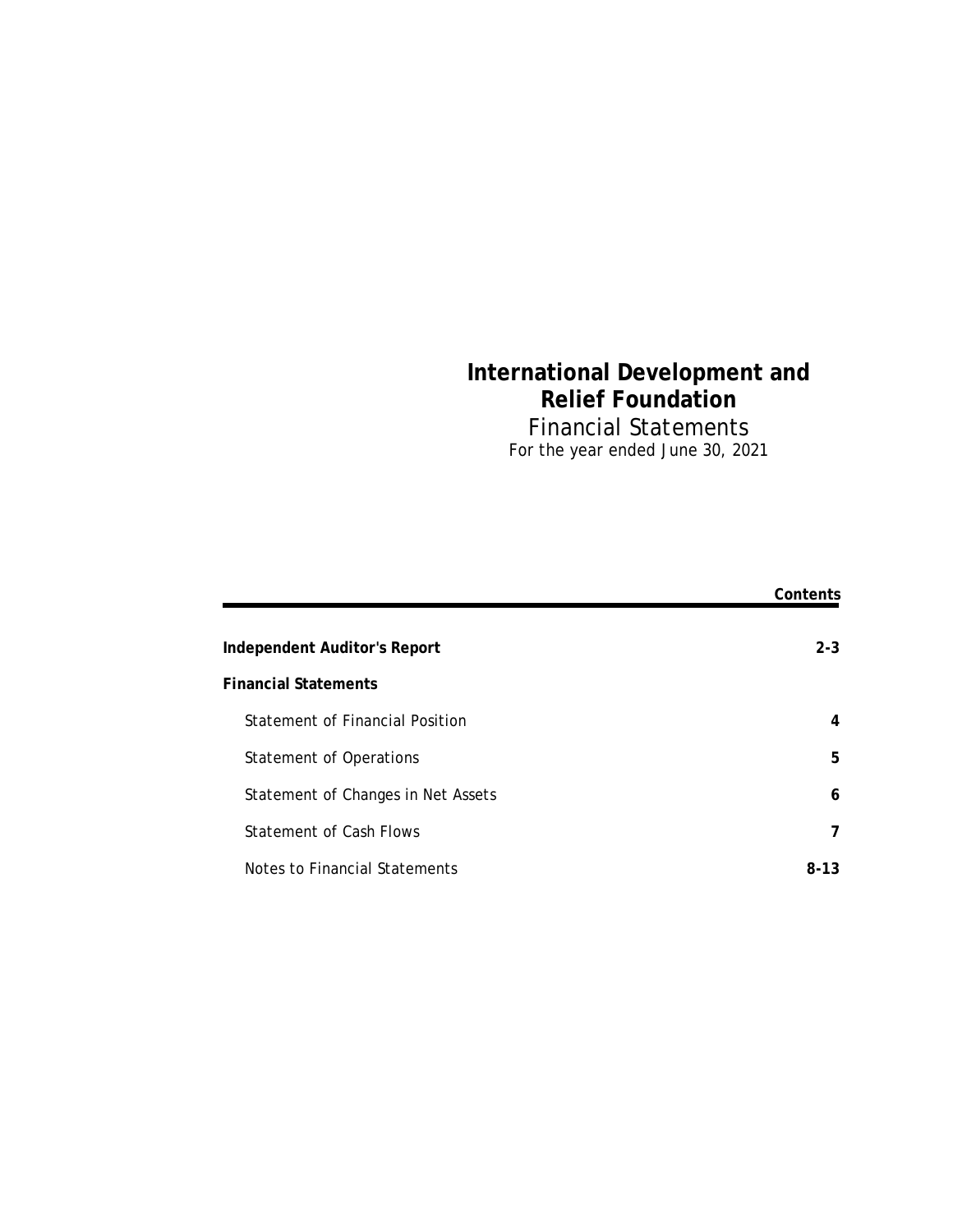

Tel: 905 946 1066 Fax: 905 946 9524 www.bdo.ca

# **Independent Auditor's Report**

## **To the Directors of**

**International Development and Relief Foundation**

#### **Qualified Opinion**

We have audited the accompanying financial statements of International Development and Relief Foundation (the "Foundation"), which comprise the statement of financial position as at June 30, 2021, and the statements of operations, changes in net assets, and cash flows for the year then ended, and notes to the financial statements, including a summary of significant accounting policies and other explanatory information.

In our opinion, except for the possible effects of the matter described in the *Basis for Qualified Opinion* section of our report, the accompanying financial statements present fairly, in all material respects, the financial position of the Foundation as at June 30, 2021, and the results of its operations and its cash flows for the year then ended in accordance with Canadian accounting standards for not-for-profit organizations.

#### **Basis for Qualified Opinion**

In common with many not-for-profit organizations, the Foundation derives revenue from donations and fundraising activities, the completeness of which is not susceptible to satisfactory audit verification. Accordingly, verification of these revenues was limited to the amounts recorded in the records of the Foundation. Therefore, we were not able to determine whether any adjustments might be necessary to donations and fundraising events revenue, excess of revenues over expenses, and cash flows from operations for the years ended June 30, 2021 and 2020 , current assets as at June 30, 2021 and 2020 , and net assets as at July 1 and June 30 for both the 2021 and 2020 years. Our audit opinion on the financial statements for the year ended June 30, 2020 was modified accordingly because of the possible effects of this limitation in scope.

We conducted our audit in accordance with Canadian generally accepted auditing standards. Our responsibilities under those standards are further described in the *Auditor's Responsibilities for the Audit of the Financial Statements* section of our report. We are independent of the Foundation in accordance with the ethical requirements that are relevant to our audit of the financial statements in Canada, and we have fulfilled our other ethical responsibilities in accordance with these requirements. We believe that the audit evidence we have obtained is sufficient and appropriate to provide a basis for our qualified audit opinion.

**Responsibilities of Management and Those Charged with Governance for the Financial Statements**

Management is responsible for the preparation and fair presentation of these financial statements in accordance with Canadian accounting standards for not-for-profit organizations, and for such internal control as management determines is necessary to enable the preparation of financial statements that are free from material misstatement, whether due to fraud or error.

In preparing the financial statements, management is responsible for assessing the Foundation's ability to continue as a going concern, disclosing, as applicable, matters related to going concern and using the going concern basis of accounting unless management either intends to liquidate the Foundation or to cease operations, or has no realistic alternative but to do so.

Those charged with governance are responsible for overseeing the Foundation's financial reporting process.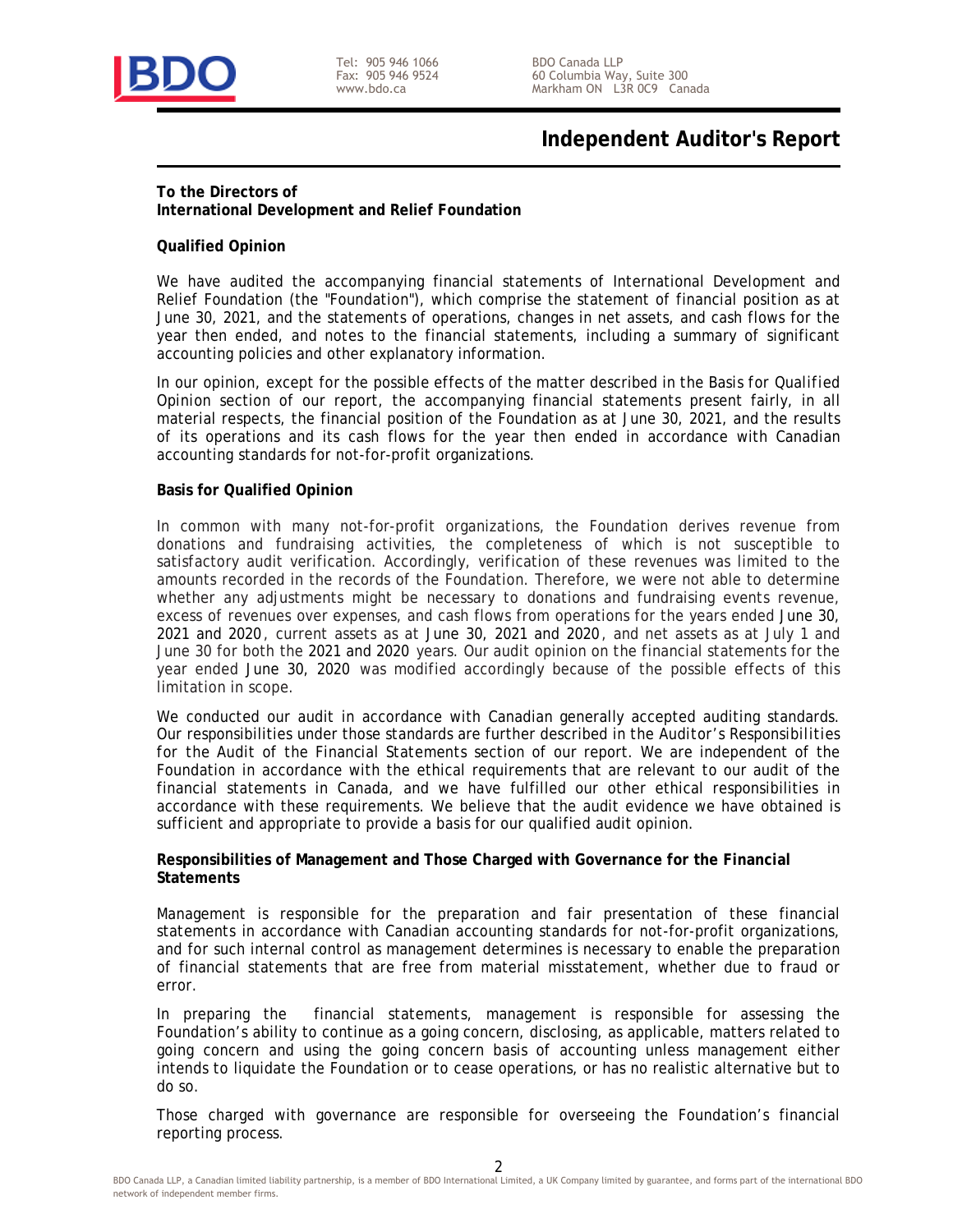

# **Independent Auditor's Report** (continued)

**Auditor's Responsibilities for the Audit of the Financial Statements**

Our objectives are to obtain reasonable assurance about whether the financial statements as a whole are free from material misstatement, whether due to fraud or error, and to issue an auditor's report that includes our opinion. Reasonable assurance is a high level of assurance, but is not a guarantee that an audit conducted in accordance with Canadian generally accepted auditing standards will always detect a material misstatement when it exists. Misstatements can arise from fraud or error and are considered material if, individually or in the aggregate, they could reasonably be expected to influence the economic decisions of users taken on the basis of these financial statements.

As part of an audit in accordance with Canadian generally accepted auditing standards, we exercise professional judgment and maintain professional skepticism throughout the audit. We also:

- Identify and assess the risks of material misstatement of the financial statements, whether due to fraud or error, design and perform audit procedures responsive to those risks, and obtain audit evidence that is sufficient and appropriate to provide a basis for our opinion. The risk of not detecting a material misstatement resulting from fraud is higher than for one resulting from error, as fraud may involve collusion, forgery, intentional omissions, misrepresentations, or the override of internal control.
- Obtain an understanding of internal control relevant to the audit in order to design audit procedures that are appropriate in the circumstances, but not for the purpose of expressing an opinion on the effectiveness of the Foundation's internal control.
- Evaluate the appropriateness of accounting policies used and the reasonableness of accounting estimates and related disclosures made by management.
- Conclude on the appropriateness of management's use of the going concern basis of accounting and, based on the audit evidence obtained, whether a material uncertainty exists related to events or conditions that may cast significant doubt on the Foundation's ability to continue as a going concern. If we conclude that a material uncertainty exists, we are required to draw attention in our auditor's report to the related disclosures in the financial statements or, if such disclosures are inadequate, to modify our opinion. Our conclusions are based on the audit evidence obtained up to the date of our auditor's report. However, future events or conditions may cause the Foundation to cease to continue as a going concern.
- Evaluate the overall presentation, structure and content of the financial statements, including the disclosures, and whether the financial statements represent the underlying transactions and events in a manner that achieves fair presentation.

We communicate with those charged with governance regarding, among other matters, the planned scope and timing of the audit and significant audit findings, including any significant deficiencies in internal control that we identify during our audit.

BDO Canada LLP

Chartered Professional Accountants, Licensed Public Accountants

Markham, Ontario November 18, 2021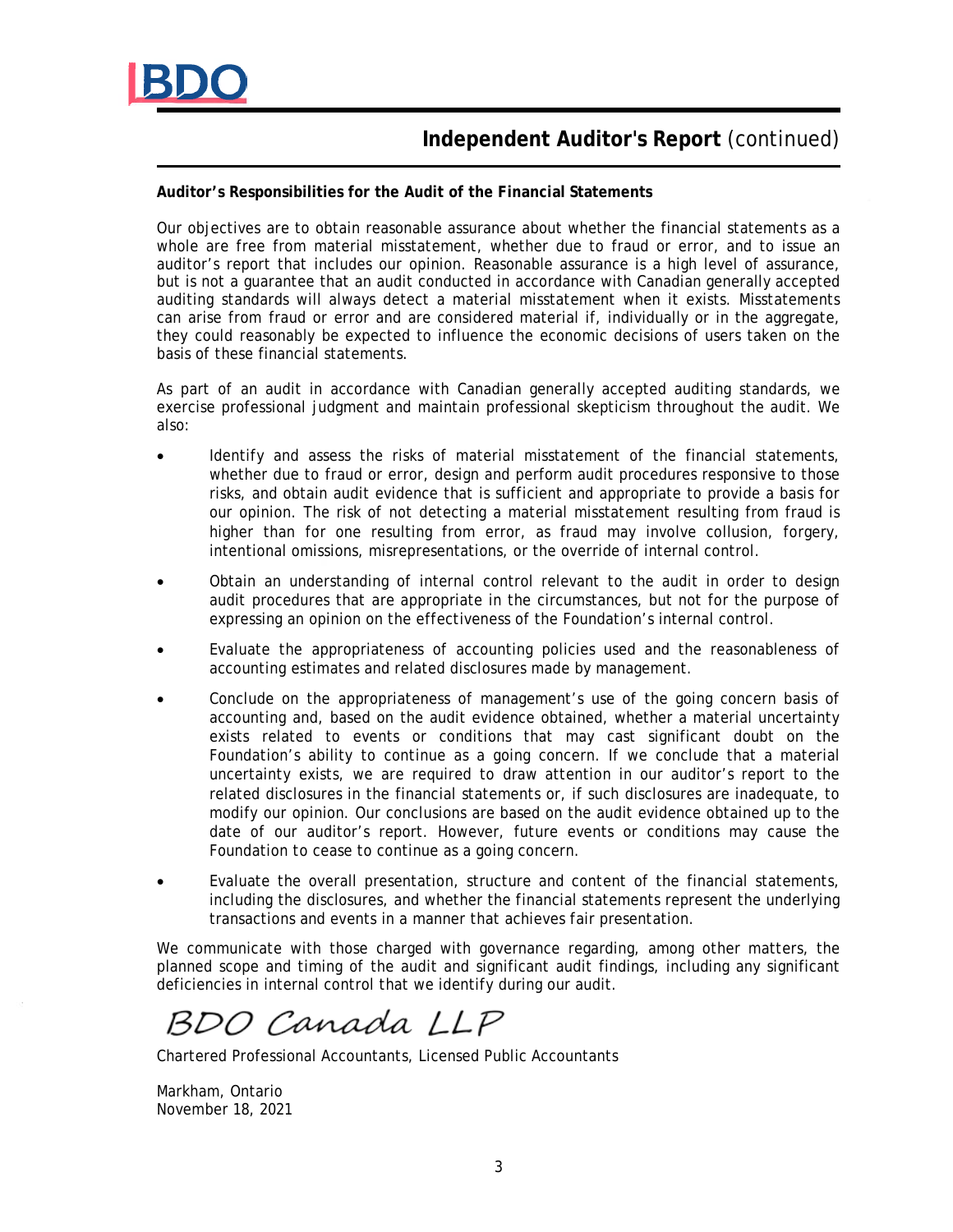|                                                                                                                |                                                     | 2021<br>2020  |                                                     |  |
|----------------------------------------------------------------------------------------------------------------|-----------------------------------------------------|---------------|-----------------------------------------------------|--|
| Assets                                                                                                         |                                                     |               |                                                     |  |
| Current<br>Cash<br>Marketable securities<br>HST receivable<br>Other receivables<br>Prepaid expenses            | \$6,432,328<br>97,962<br>68,267<br>57,203<br>71,279 | \$            | 5,269,665<br>33,000<br>482,061<br>145,177<br>76,198 |  |
|                                                                                                                | 6,727,039                                           |               | 6,006,101                                           |  |
| Note receivable (Note 2)<br>Capital assets (Note 3)                                                            | 700,000<br>2,359,942                                |               | 700,000<br>2,435,600                                |  |
|                                                                                                                | \$9,786,981                                         | $\frac{1}{2}$ | 9,141,701                                           |  |
| Liabilities and Net Assets<br>Current<br>Accounts payable and accrued liabilities<br>Deferred revenue (Note 4) | \$<br>203,280<br>791,184                            | \$            | 110,156<br>1,177,040                                |  |
|                                                                                                                | 994,464                                             |               | 1,287,196                                           |  |
| Net Assets                                                                                                     |                                                     |               |                                                     |  |
| Unrestricted<br>Internally restricted for                                                                      | 5,906,377                                           |               | 5,457,806                                           |  |
| international development projects                                                                             | 2,886,140                                           |               | 2,396,699                                           |  |
|                                                                                                                | 8,792,517                                           |               | 7,854,505                                           |  |
|                                                                                                                | \$9,786,981                                         | \$            | 9,141,701                                           |  |

## **International Development and Relief Foundation Statement of Financial Position**

On behalf of the Board:

Director

Director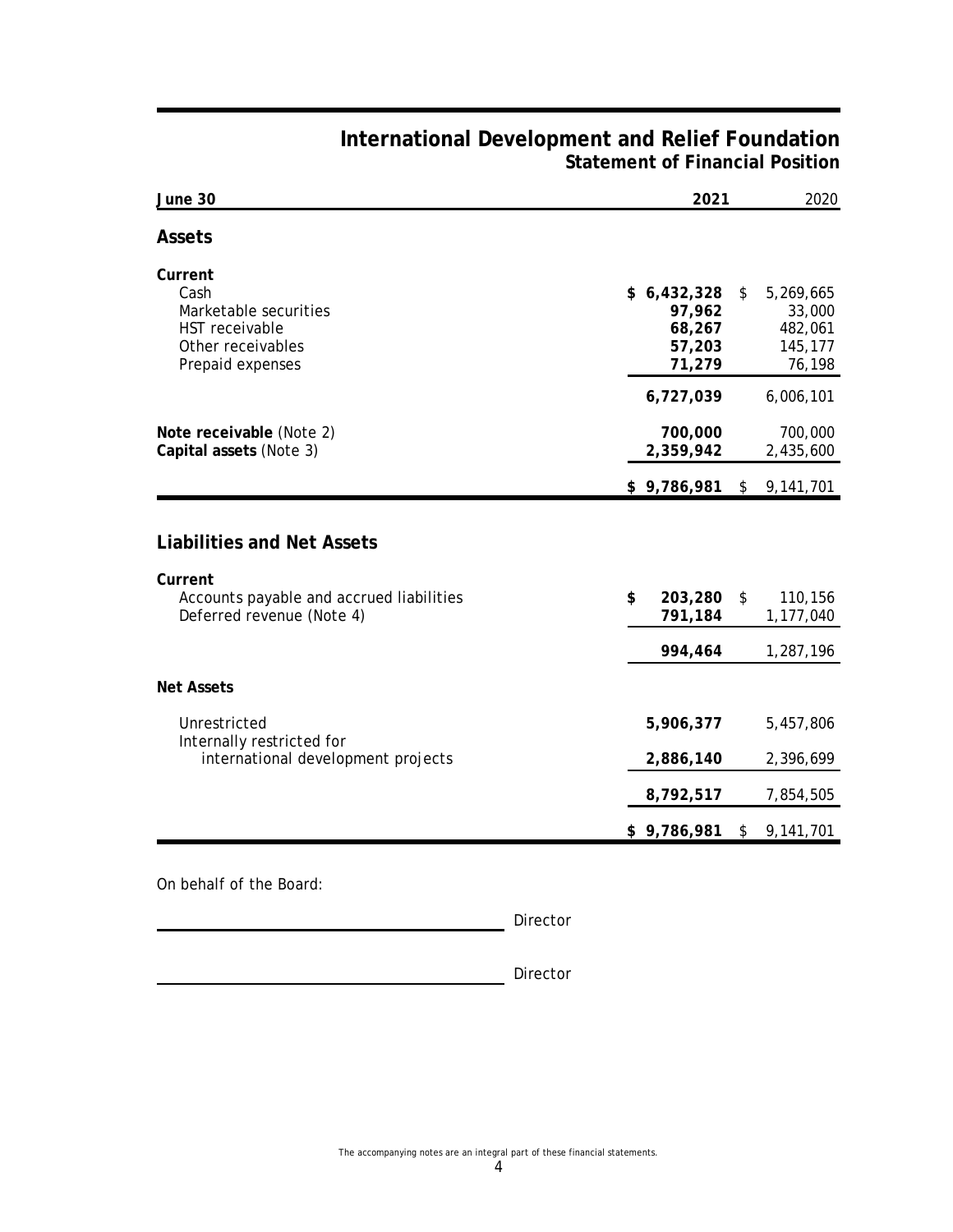## **International Development and Relief Foundation Statement of Operations**

| For the year ended June 30                                                                                      | 2021                                | 2020                                |
|-----------------------------------------------------------------------------------------------------------------|-------------------------------------|-------------------------------------|
| Revenue<br>Donations and fundraising events (Note 4)<br>Donations in kind (Note 4)<br>Interest and other income | \$13,038,537<br>1,441,207<br>37,334 | \$10,148,121<br>1,098,345<br>41,605 |
|                                                                                                                 | 14,517,078                          | 11,288,071                          |
| Expenses<br>Program Services                                                                                    |                                     |                                     |
| Development programs (Notes 5 and 6)<br>Educational development (Note 5)                                        | 12,225,413<br>74,213                | 9,626,736<br>83,430                 |
|                                                                                                                 | 12,299,626                          | 9,710,166                           |
| <b>Supporting Services</b><br>Amortization<br>Fundraising (Note 5)<br>General and administrative (Note 5)       | 93,909<br>950,336<br>235,195        | 92,713<br>815,677<br>262,237        |
|                                                                                                                 | 1,279,440                           | 1,170,627                           |
|                                                                                                                 | 13,579,066                          | 10,880,793                          |
| Excess of revenue over expenses                                                                                 | 938,012<br>\$                       | 407,278<br>S.                       |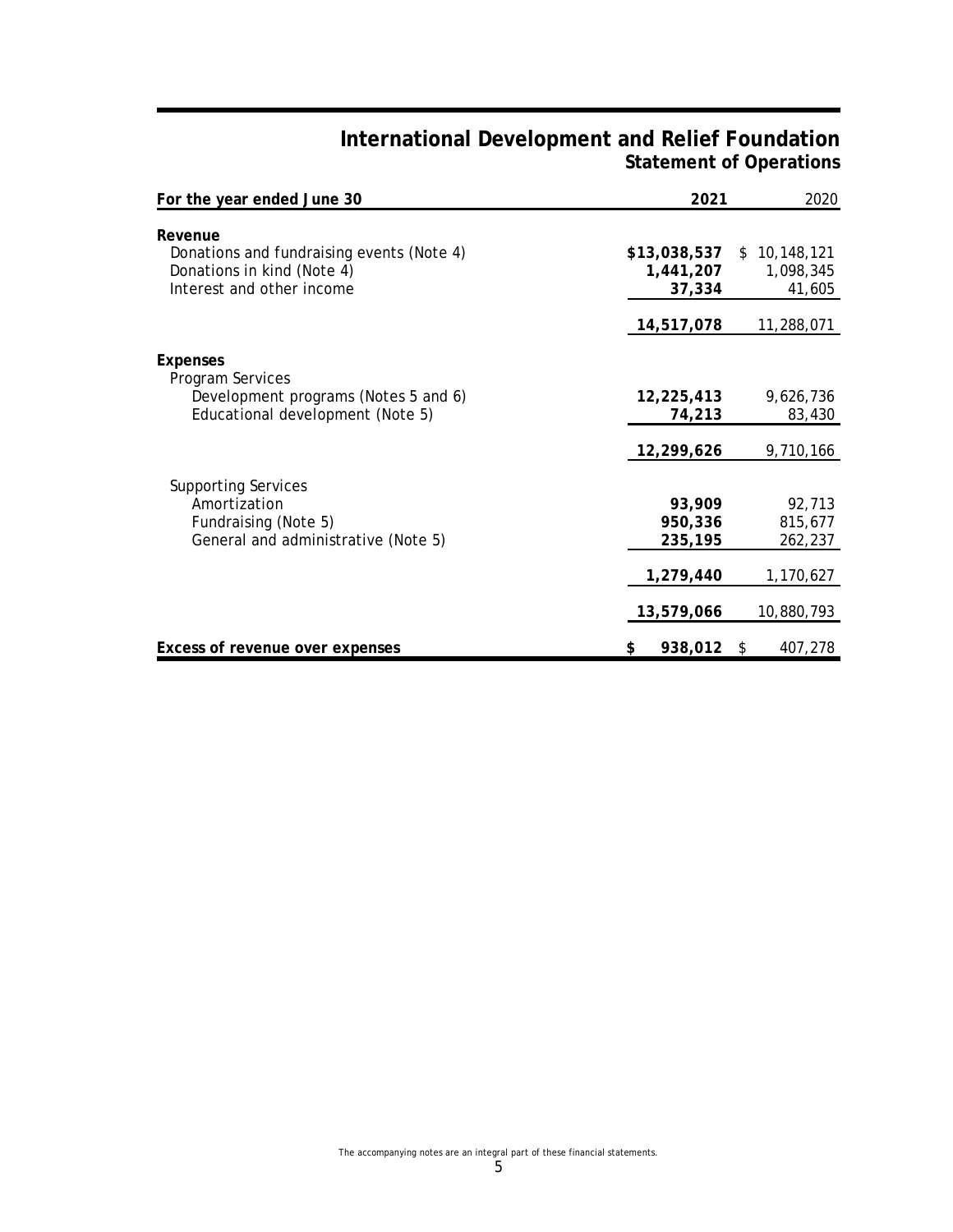## **International Development and Relief Foundation Statements of Changes in Net Assets**

**For the year ended June 30**

|                                                    | Unrestricted | Internally<br>Restricted | Total<br>2021 | Total<br>2020   |
|----------------------------------------------------|--------------|--------------------------|---------------|-----------------|
|                                                    |              |                          |               |                 |
| Balance, beginning of<br>year                      | \$5,457,806  | \$2,396,699              | \$7,854,505   | \$7,447,227     |
| Excess of revenue over<br>expenses                 | 938,012      |                          | 938.012       | 407,278         |
| Transfer to internally<br>restricted fund (Note 7) | (489, 441)   | 489,441                  |               |                 |
| Balance, end of year                               | \$5,906,377  | \$2,886,140              | \$8,792,517   | 7,854,505<br>S. |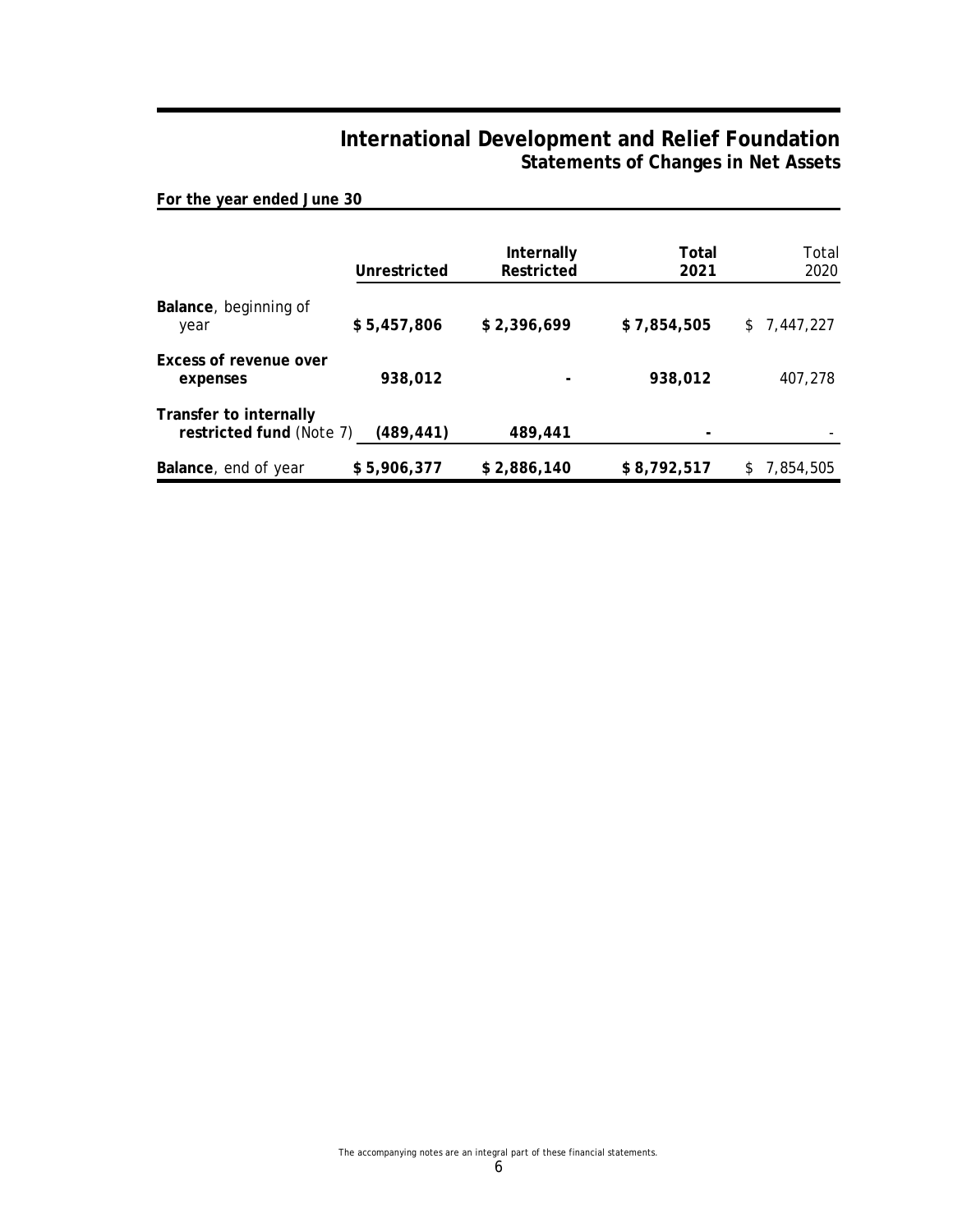## **International Development and Relief Foundation Statement of Cash Flows**

| For the year ended June 30                                                                                                                                  | 2021                          | 2020                               |
|-------------------------------------------------------------------------------------------------------------------------------------------------------------|-------------------------------|------------------------------------|
|                                                                                                                                                             |                               |                                    |
| Cash provided by (used in)                                                                                                                                  |                               |                                    |
| Operating activities<br>Excess of revenue over expenses<br>Adjustment to reconcile excess of revenue over<br>expenses to net cash from operating activities | \$<br>938,012 \$              | 407,278                            |
| Amortization<br>Loss on sale of capital assets<br>Changes in non-cash operating balances                                                                    | 93,909                        | 92,713<br>50,286                   |
| Interest receivable<br>HST receivable<br>Other receivables                                                                                                  | 413,794<br>87,974             | 13,911<br>(443, 715)<br>(118, 745) |
| Prepaid expenses<br>Accounts payable and accrued liabilities<br>Deferred revenue                                                                            | 4,919<br>93,124<br>(385, 856) | (53, 259)<br>38,606<br>562,747     |
|                                                                                                                                                             | 1,245,876                     | 549,822                            |
| Investing activities<br>Net proceeds of short-term investments<br>Purchase of short-term investments                                                        | (64, 962)                     | 3,741,134                          |
| Purchase of capital assets                                                                                                                                  | (18, 251)                     | (2, 510, 106)                      |
|                                                                                                                                                             | (83, 213)                     | 1,231,028                          |
| Net change in cash                                                                                                                                          | 1,162,663                     | 1,780,850                          |
| Cash, beginning of year                                                                                                                                     | 5,269,665                     | 3,488,815                          |
| Cash, end of year                                                                                                                                           | \$6,432,328                   | \$<br>5,269,665                    |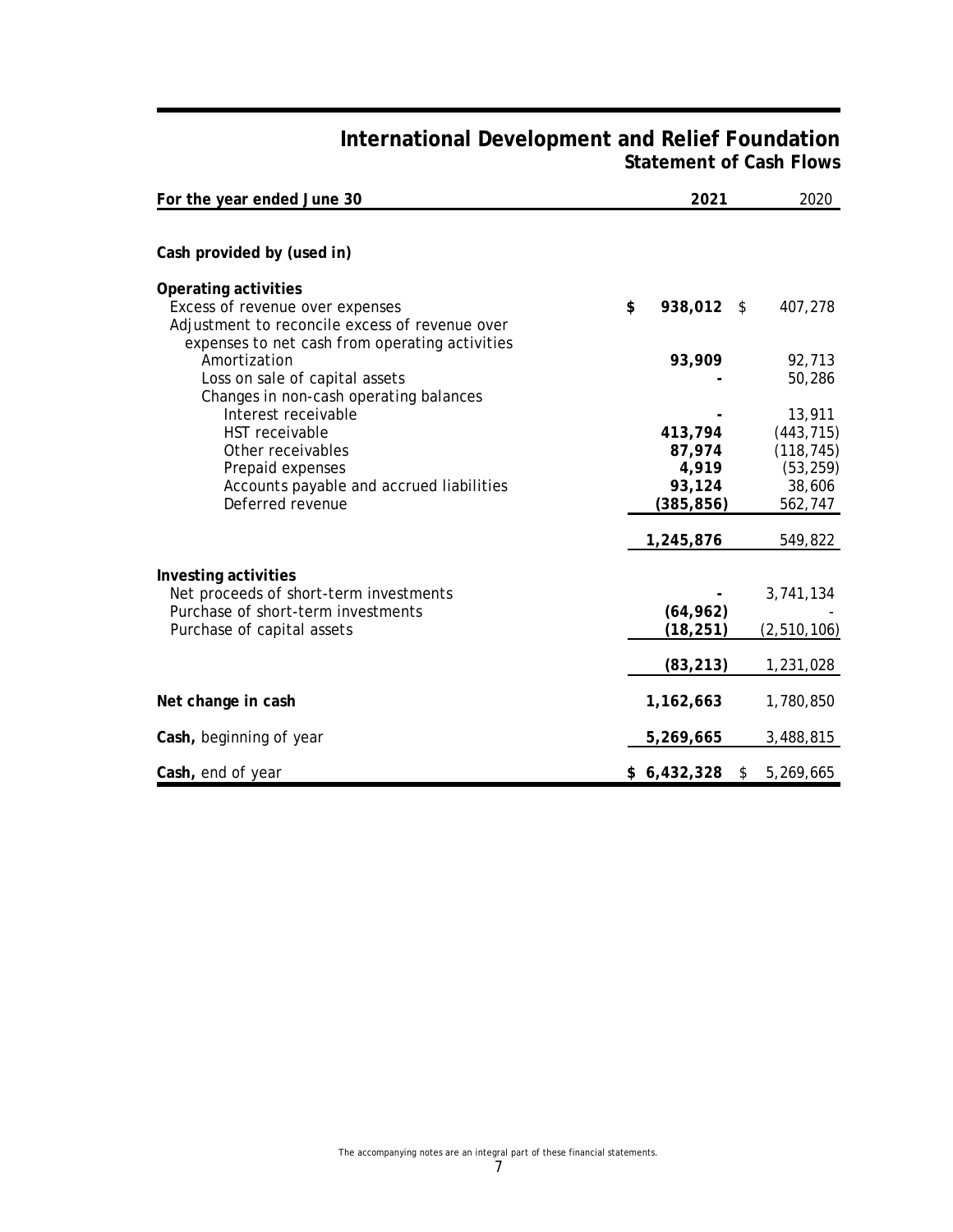**June 30, 2021**

- **1**. **Summary of Significant Accounting Policies**
	- **a. Purpose of Organization** The International Development and Relief Foundation (the "Foundation") is a Canadian charitable organization dedicated to empowering the disadvantaged people of the world through emergency relief and participatory development programs based on the Islamic principles of human dignity, self-reliance and social justice.

The Foundation undertakes relief and rehabilitation programs in developing countries and organizes educational conferences and seminars on international development issues.

The Foundation was incorporated under the Canada Corporations Act as a corporation without share capital. The Foundation is exempt from tax by virtue of section 149(1)(f) of the Income Tax Act (Canada).

- **b. Basis of Accounting** The Foundation has prepared its financial statements in accordance with Canadian accounting standards for not-forprofit organizations ("ASNPO").
- **c. Revenue Recognition** The Foundation follows the deferral method of accounting for contributions whereby restricted donations are recognized as revenue in the year in which related expenses are incurred. Unrestricted donations are recognized as revenue when received. Contributions received during the year that have not been used for their specified purposes, are deferred until such time as they are used for the intended purpose. Donations in kind are recorded as revenue at fair value and are shown as a corresponding expenditure in the period received.

Interest and other income is recognized on a time proportionate basis.

The Foundation is dependent on the work of volunteers to fulfil its mission. These donated services are not recorded in these financial statements due to the difficulty in determining their fair value.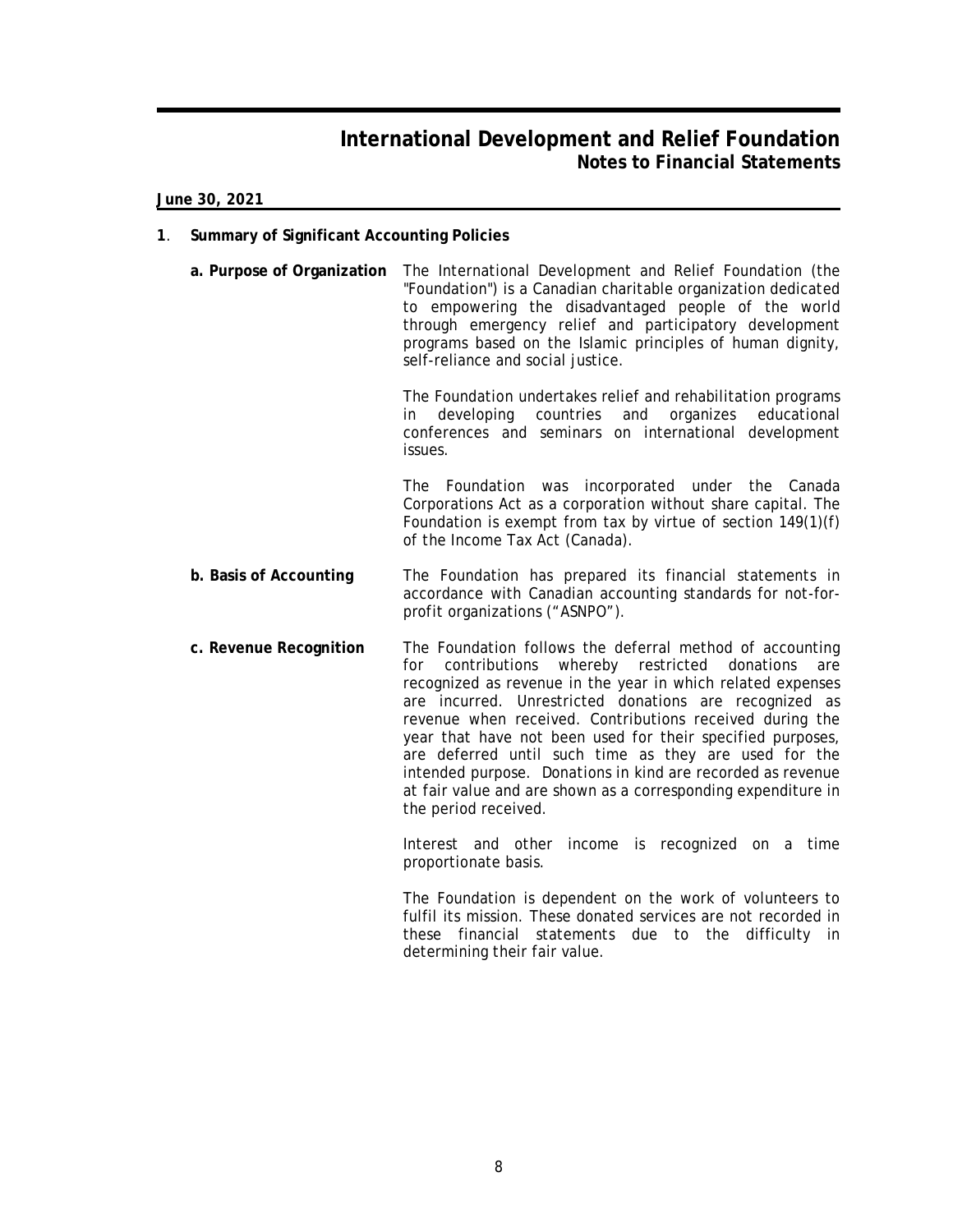**June 30, 2021**

- **1. Summary of Significant Accounting Policies** (continued)
	- **d. Capital Assets** Capital assets are recorded at cost less accumulated amortization. Amortization is provided over the estimated useful life of the asset as follows:

| - 40 years straight line basis  |
|---------------------------------|
| - 20% diminishing balance basis |
| - 30% diminishing balance basis |
| - 30% diminishing balance basis |
|                                 |

**e. Net Assets Internally Restricted for International Development Projects** Relief and rehabilitation project expenses approved for future years are appropriated at the year end and reported

as internally restricted net assets.

**f. Allocation of Expenses** The Foundation engages in Development Programs, Educational Development and Fundraising programs. The costs of each program include the costs of personnel, premises and other expenses that are directly related to providing the program. The Foundation also incurs a number of general support expenses that are common to the administration of the Foundation and each of its programs.

> The Foundation allocates certain of its general support expenses by identifying an appropriate basis of allocating each component expense, and applies that basis consistently each year. The Foundation allocates 70%, 4% and 14% of general administrative expenses to development programs, educational development and fundraising programs, respectively, with the exception of the following items, which are allocated to development programs, educational development and fundraising programs, respectively, as follows:

Postage and courier costs — 25%, 5%, 50%

International salaries and travel — 100%, 0%, 0%

Bank charges — 0%, 0%, 100%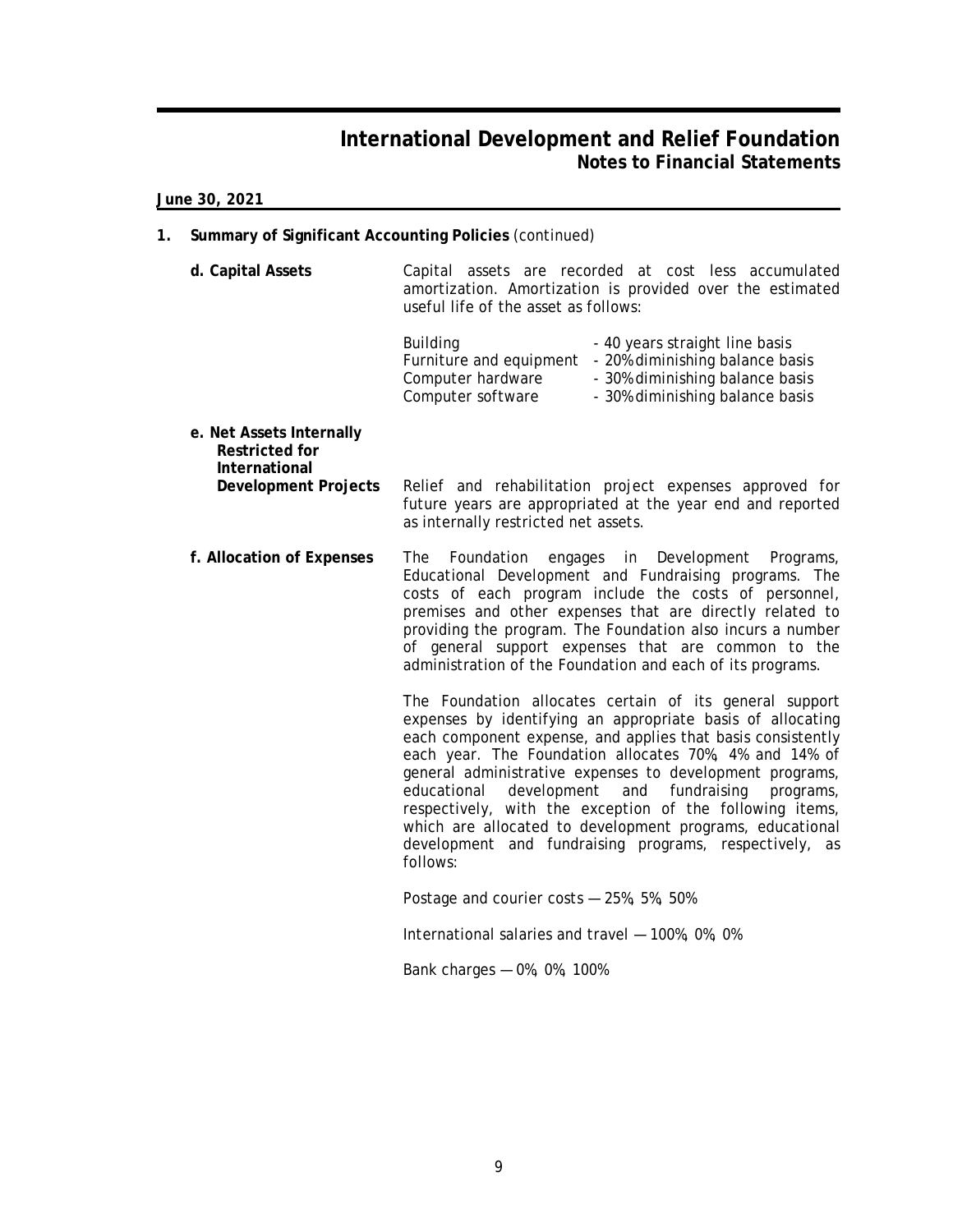**June 30, 2021**

- **1. Summary of Significant Accounting Policies** (continued)
	- **g. Write-down of Long-**

**Lived Assets** The Foundation monitors its use of capital assets and when the capital asset no longer contributes to the Foundation's ability to provide goods and services, or that the value of future economic benefits or service potential associated with the capital asset is less than its net carrying amount, an impairment is recognized as an expense in the statement of operations.

- **h. Financial Instruments** Financial instruments are recorded at fair value when acquired or issued. All investments have been designated to be in the fair value category, with gains and losses reported in operations in the period in which they arise. All other financial instruments are reported at cost or amortized cost less impairment, if applicable. Financial assets are tested for impairment when changes in circumstances indicate the asset could be impaired. Transaction costs on the acquisition, sale or issue of financial instruments are expensed for those items remeasured at fair value at each balance sheet date and charged to the financial instrument for those measured at amortized cost.
- **i. Use of Estimates** The preparation of financial statements in accordance with ASNPO requires management to make estimates that affect the reported amounts of assets and liabilities at the date of the financial statements, and the reported amounts of revenues and expenses during the reporting period. Actual results could differ from management's best estimates as additional information becomes available in the future.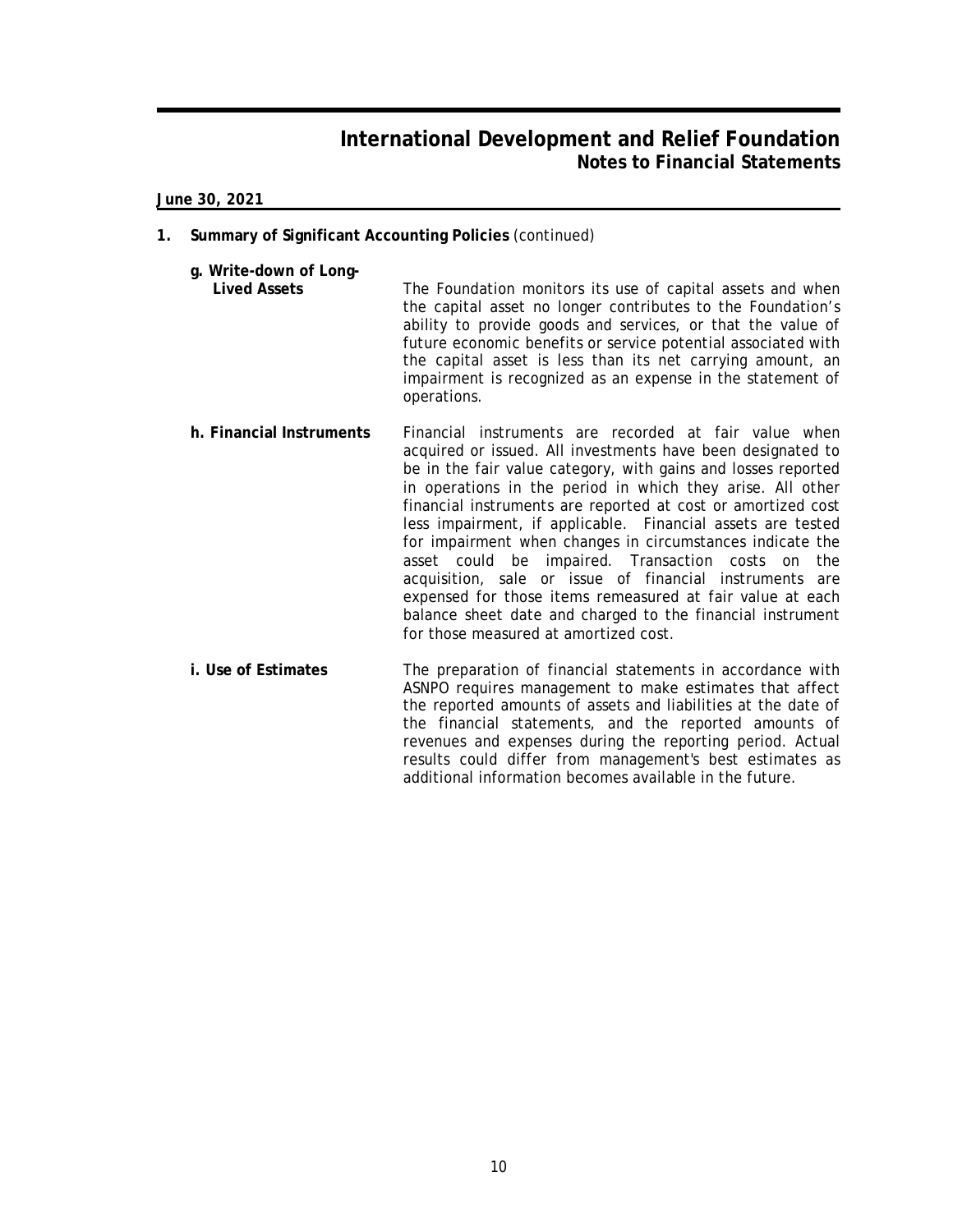#### **June 30, 2021**

#### **2. Note Receivable**

The note receivable arose upon the sale of the previous office premises on April 18, 2019. The note matures on April 17, 2022, bears interest at the rate of 1% in the first year, 2% in the second year and 3% in the third year, and is secured by a second mortgage on the sold property.

#### **3. Capital Assets**

|    |                                                                                              |                                                            | 2021                                       |    |                                                      |      | 2020                                 |
|----|----------------------------------------------------------------------------------------------|------------------------------------------------------------|--------------------------------------------|----|------------------------------------------------------|------|--------------------------------------|
|    |                                                                                              | Cost                                                       | Accumulated<br>Amortization                |    | Cost                                                 |      | Accumulated<br>Amortization          |
|    | Land<br><b>Building</b><br>Furniture and equipment<br>Computer hardware<br>Computer software | \$<br>435,809<br>1,913,512<br>164,780<br>103,709<br>21,774 | \$<br>95,614<br>71,862<br>90,392<br>21,774 | \$ | 435,809<br>1,911,055<br>148,986<br>103,709<br>21,774 | - \$ | 47,776<br>35,791<br>80,392<br>21,774 |
|    |                                                                                              | \$2,639,584                                                | \$<br>279,642                              | S  | 2,621,333                                            | -\$  | 185,733                              |
|    |                                                                                              |                                                            | \$2,359,942                                |    |                                                      | \$   | 2,435,600                            |
| 4. | Deferred Revenue                                                                             |                                                            |                                            |    |                                                      |      |                                      |

|                                                                                                                                                                                             | 2021                                                       | 2020                                                   |
|---------------------------------------------------------------------------------------------------------------------------------------------------------------------------------------------|------------------------------------------------------------|--------------------------------------------------------|
| Opening balance<br>Donations and fundraising received during the year<br>Donations and fundraising recognized as revenue in the year<br>Donations in kind recognized as revenue in the year | \$1,177,040<br>14,093,888<br>(13,038,537)<br>(1, 441, 207) | 614,293<br>11,809,213<br>(10, 148, 121)<br>(1,098,345) |
| Closing balance                                                                                                                                                                             | 791,184 \$                                                 | 1,177,040                                              |

Deferred revenue represents the unexpended portion of five (2020 - eleven) grants that relate to specific programs.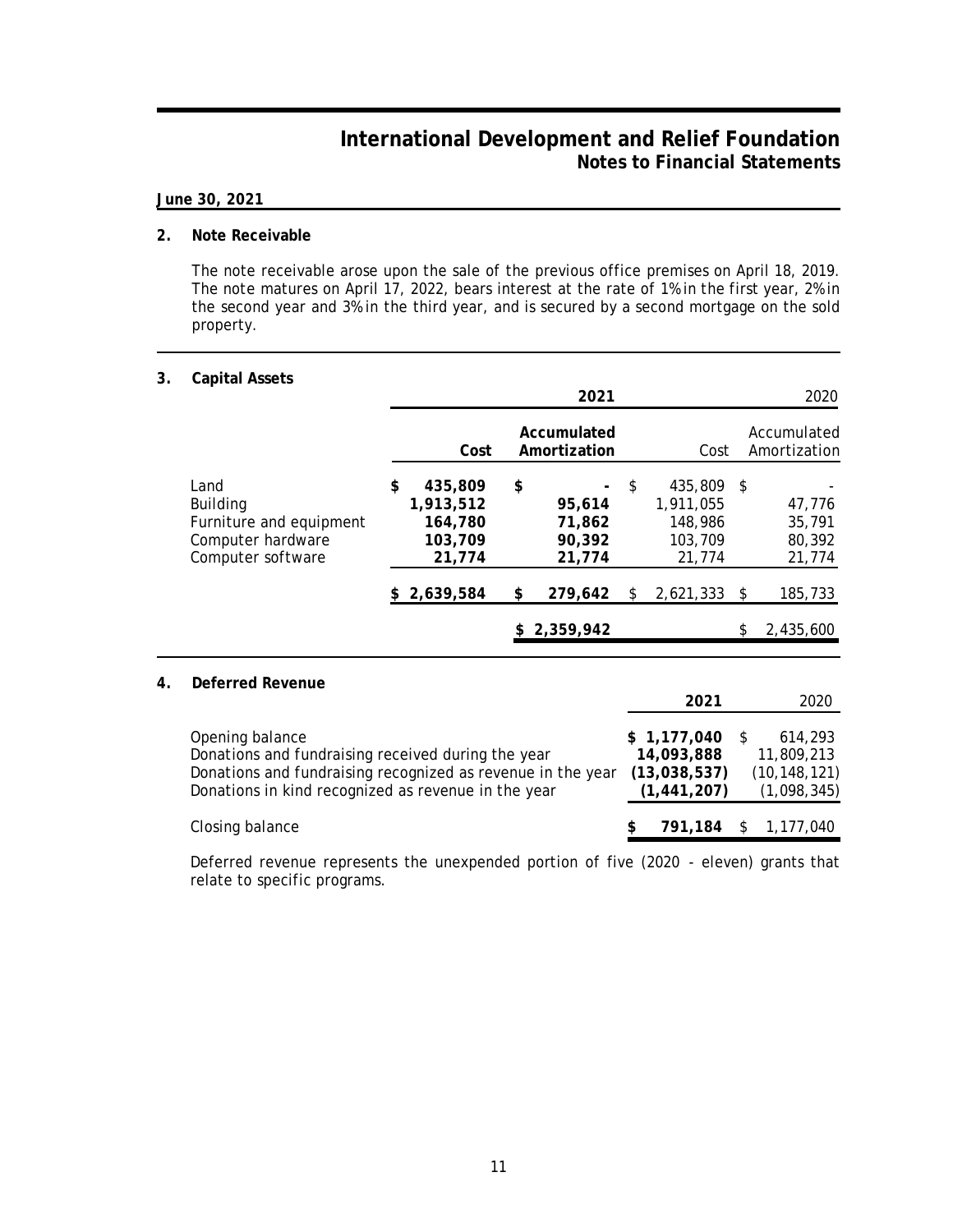**June 30, 2021**

#### **5. Development Program Expenses and Allocations**

The Foundation incurred Development Programs expenditures of \$12,225,413 (2020 - \$9,626,736) for International and Canadian Projects by sector as follows:

| International projects:     |                 |    |           |
|-----------------------------|-----------------|----|-----------|
| Food Security               | $$5,029,023$ \$ |    | 2,347,860 |
| <b>Emergency Relief</b>     | 3,449,924       |    | 1,785,669 |
| Health                      | 1,798,175       |    | 600,390   |
| Education                   | 585,920         |    | 587.073   |
| Water, Sanitation & Hygiene | 216,919         |    | 736,122   |
| Economic Development        | 169,305         |    | 300,811   |
|                             |                 |    |           |
|                             | \$11,249,266    | S. | 6,357,925 |
| Canadian projects:          |                 |    |           |
| Education                   | \$<br>335,661   | -S | 465,169   |
| <b>Emergency Relief</b>     | 295,955         |    | 375,362   |
| Food Security               | 221,161         |    | 164,961   |
| Health                      | 123,370         |    | 2,263,319 |
|                             |                 |    |           |
|                             | \$<br>976,147   | S. | 3,268,811 |
|                             |                 |    |           |
|                             | \$12,225,413    | S  | 9,626,736 |

Canadian project expenditures for the health sector in the prior year relate to COVID-19 relief efforts that the Foundation was involved in.

General and administrative expenses of \$1,839,407 (2020 - \$1,821,675), which include salaries and benefits, occupancy costs and office expenses, have been allocated to Program and Supporting Services as follows:

|                                                                |                   | 2021 | 2020                                           |
|----------------------------------------------------------------|-------------------|------|------------------------------------------------|
| Development programs<br>Educational development<br>Fundraising | 74,213<br>476,237 |      | $$1,288,957$ $$1,320,033$<br>79.196<br>422,446 |
|                                                                |                   |      | $$1,839,407$ $$1,821,675$                      |

#### **6. Related Party Transactions**

The Foundation is related to Licensed to Learn Inc. by virtue of common management. Unless otherwise noted, transactions with related parties are in the normal course of operations and are measured at the exchange amount, which is the amount of consideration agreed to by the related parties.

During the year, the Foundation made donations to Licensed to Learn Inc. totaling \$155,000 (2020 - \$200,000). In addition, the Foundation allowed Licensed to Learn Inc. to utilize its premises for operational purposes rent-free.